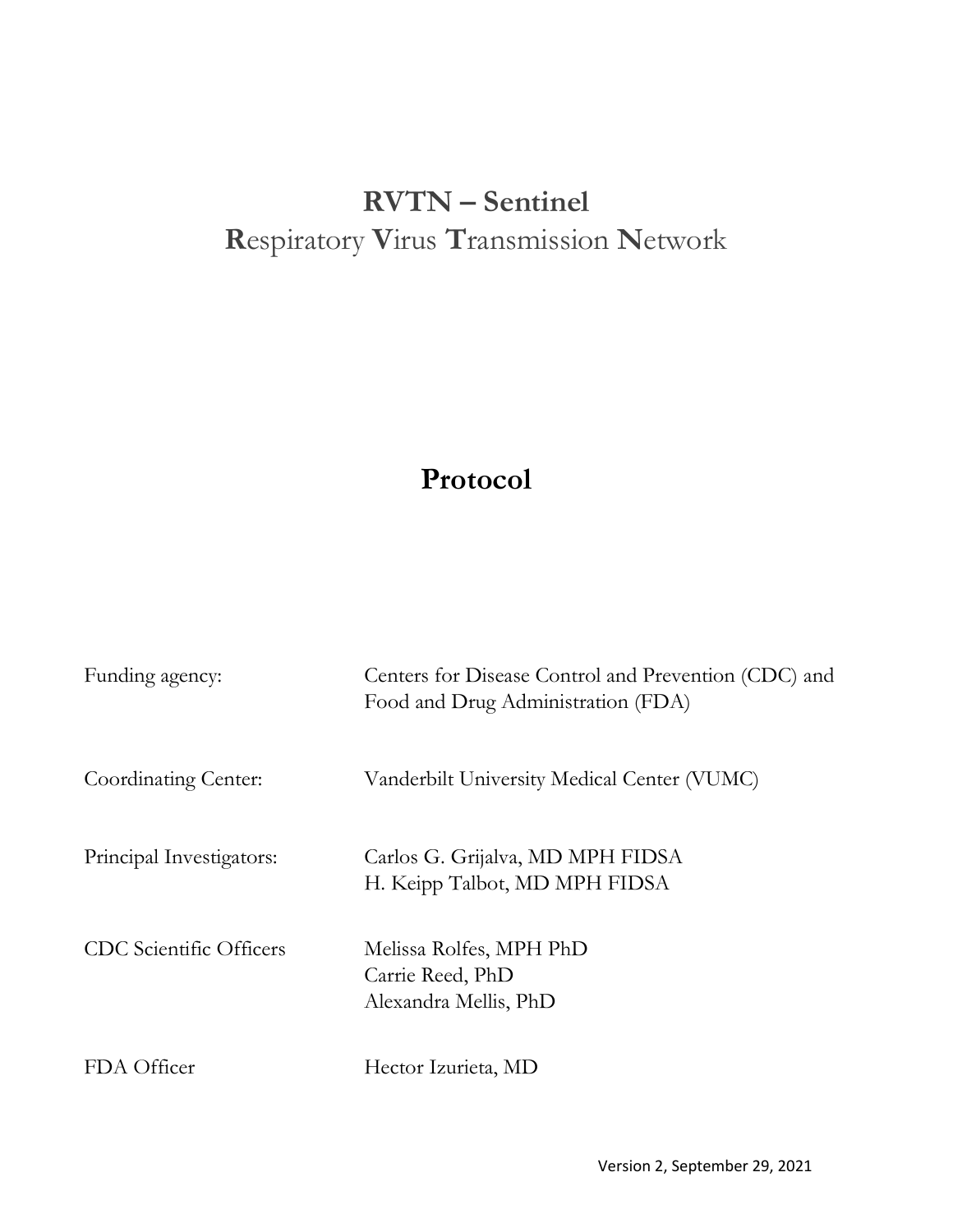| <b>RVTN</b> - Sentinel - Participating Institutions and Investigators |  |  |
|-----------------------------------------------------------------------|--|--|
|-----------------------------------------------------------------------|--|--|

| Institution and research site                        | Investigators                                                                                                                     | Location          |  |
|------------------------------------------------------|-----------------------------------------------------------------------------------------------------------------------------------|-------------------|--|
| Marshfield Clinic Research<br>Institute              | Huong McLean, Ed Belongia                                                                                                         | Marshfield, WI    |  |
| University of Arizona                                | Kate Ellingson, Karen Lutrick                                                                                                     | Tucson, AZ        |  |
| University of Colorado                               | Edwin Asturias, Suchitra Rao                                                                                                      | Aurora, CO        |  |
| University of North Carolina                         | Natalie Bowman, Jessica Lin                                                                                                       | Chapel Hill, NC   |  |
| Stanford University                                  | Ivonne (Bonnie) Maldonado                                                                                                         | San Francisco, CA |  |
| Columbia University                                  | Melissa Stockwell                                                                                                                 | New York, NY      |  |
| Vanderbilt University Medical<br>Center (VUMC)       | Carlos Grijalva, H. Keipp Talbot                                                                                                  | Nashville, TN     |  |
| <b>Coordinating Center</b>                           | Carlos Grijalva, H. Keipp Talbot,<br>Chris Lindsell, Jonathan Schmitz,<br>Natasha Halasa, Jim Chappell,<br>Judy King, Wesley Self | Nashville, TN     |  |
| <b>Centers for Disease Control</b><br>and Prevention | Melissa Rolfes, Carrie Reed,<br>Alexandra Mellis, Jessica Deyoe,<br>Constance Ogokeh                                              | Atlanta, GA       |  |
| U.S. Food and Drug<br>Administration                 | Hector Izurieta                                                                                                                   | Bethesda, MD      |  |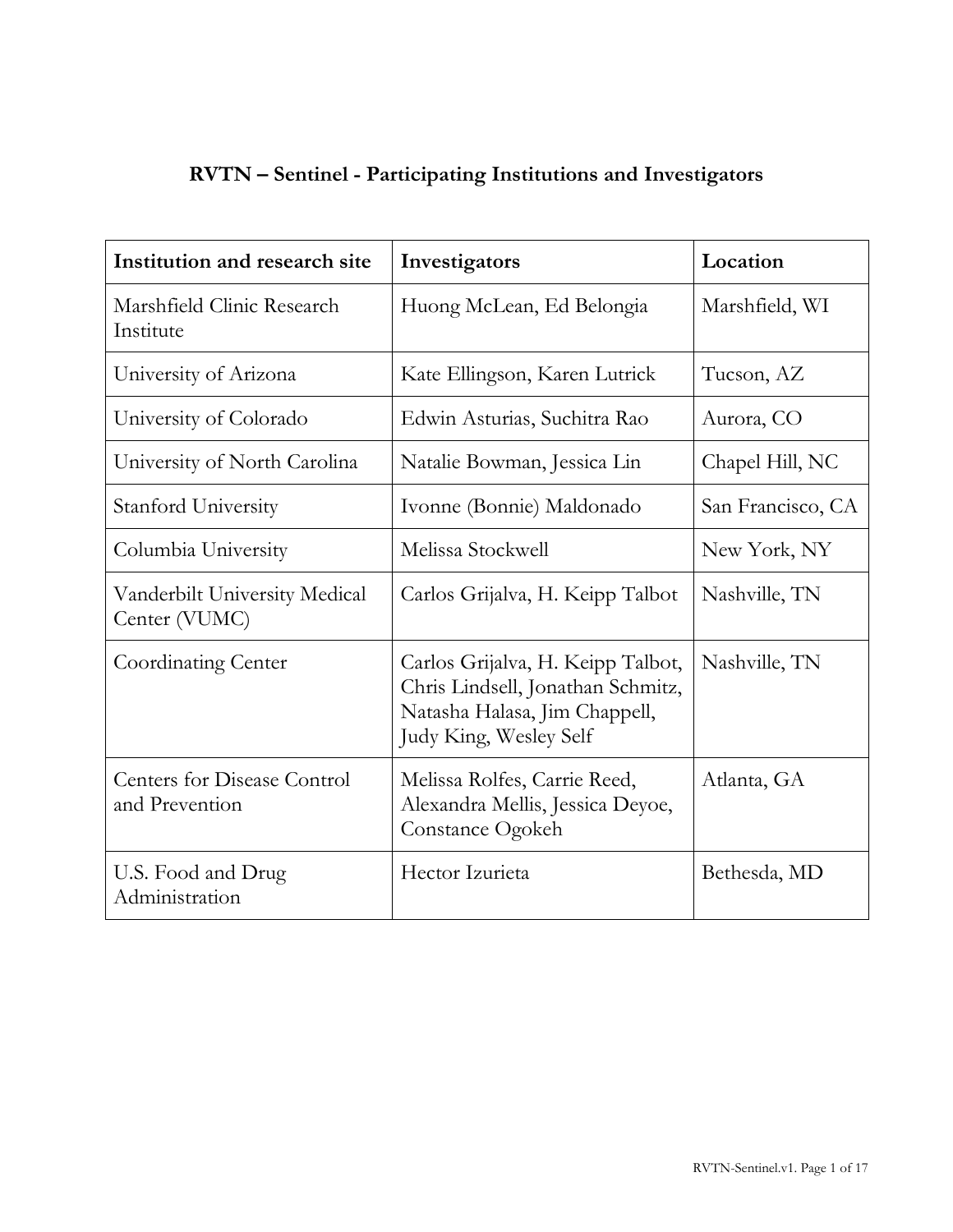## Table of Contents

| 1              |       |  |  |  |
|----------------|-------|--|--|--|
| $\mathbf{2}$   |       |  |  |  |
| 3              |       |  |  |  |
| $\overline{4}$ |       |  |  |  |
| 5              |       |  |  |  |
| 6              |       |  |  |  |
| 7              |       |  |  |  |
|                | 7.1   |  |  |  |
|                | 7.1.1 |  |  |  |
|                | 7.1.2 |  |  |  |
|                | 7.1.3 |  |  |  |
|                | 7.2   |  |  |  |
|                | 7.2.1 |  |  |  |
|                | 7.2.2 |  |  |  |
|                | 7.2.3 |  |  |  |
| 8              |       |  |  |  |
|                | 8.1   |  |  |  |
|                | 8.2   |  |  |  |
|                | 8.3   |  |  |  |
|                | 8.4   |  |  |  |
|                | 8.5   |  |  |  |
|                | 8.6   |  |  |  |
|                | 8.6.1 |  |  |  |
|                | 8.6.2 |  |  |  |
|                | 8.6.3 |  |  |  |
|                | 8.6.4 |  |  |  |
|                | 8.6.5 |  |  |  |
|                | 8.6.6 |  |  |  |
| 9              |       |  |  |  |
|                | 9.1   |  |  |  |
|                | 9.2   |  |  |  |
|                | 9.3   |  |  |  |
|                | 9.4   |  |  |  |
|                |       |  |  |  |

RVTN-Sentinel.v1. Page 2 of 17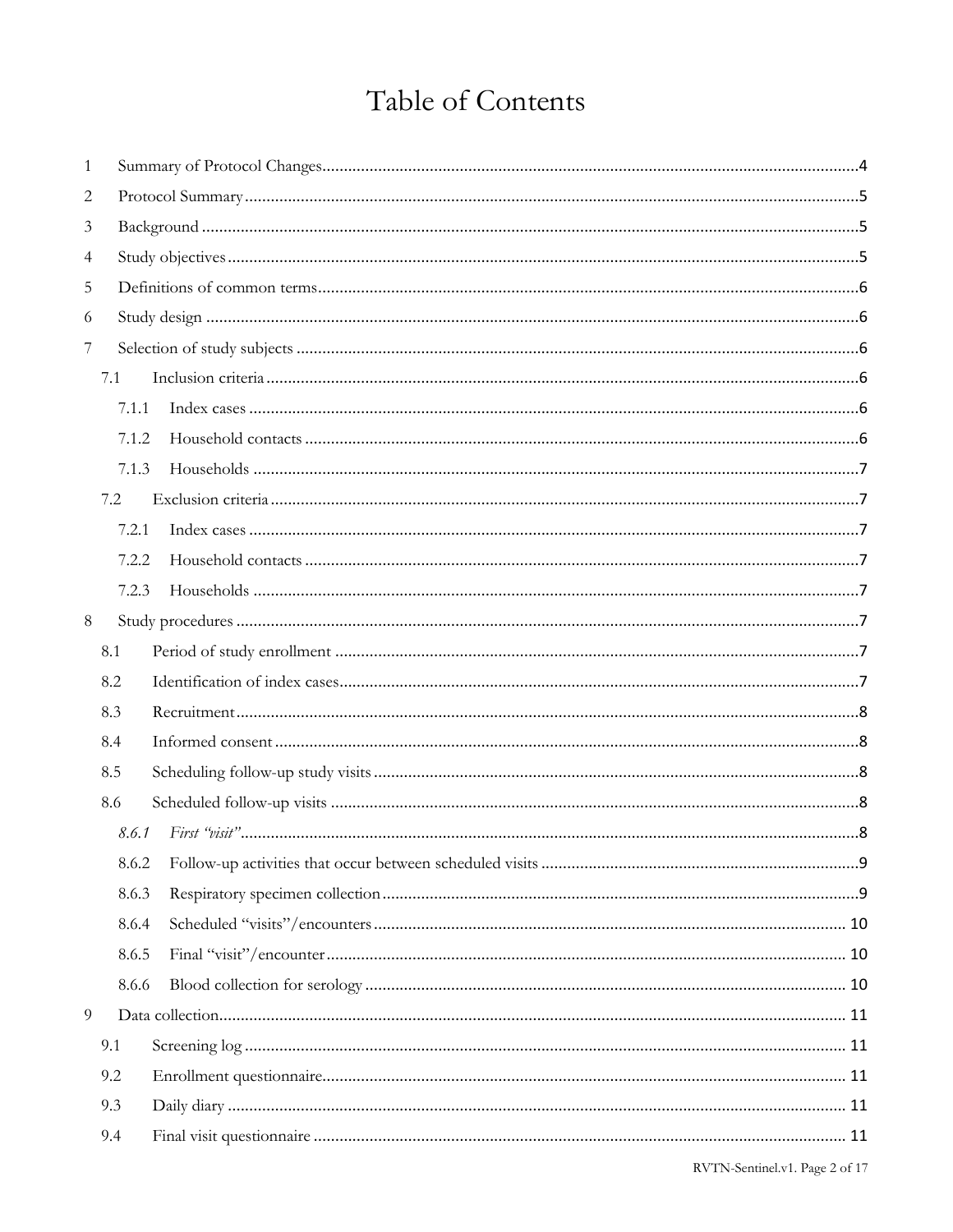|    | 9.5    |  |
|----|--------|--|
|    |        |  |
|    | 10.1   |  |
| 11 |        |  |
|    | 11.1   |  |
|    | 11.1.1 |  |
|    | 11.1.2 |  |
|    | 11.1.3 |  |
|    | 11.1.4 |  |
|    | 11.2   |  |
|    | 11.3   |  |
|    | 11.4   |  |
|    |        |  |
|    | 12.1   |  |
|    | 12.2   |  |
|    |        |  |
|    | 13.1   |  |
|    | 13.2   |  |
| 14 |        |  |
| 15 |        |  |
| 16 |        |  |
|    | 16.1   |  |
|    | 16.2   |  |
|    | 16.3   |  |
|    | 16.4   |  |
| 17 |        |  |
| 18 |        |  |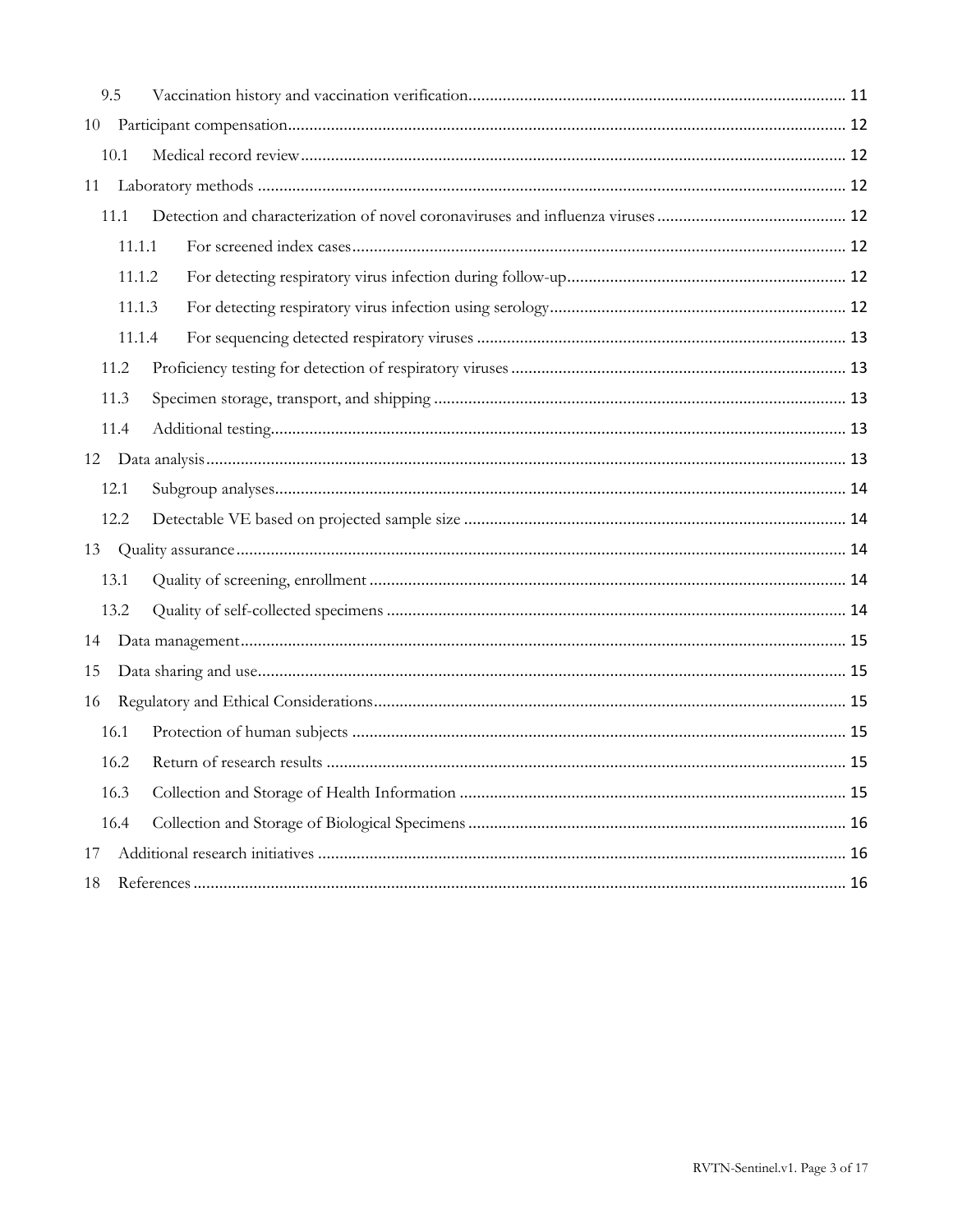<span id="page-4-0"></span>1 Summary of Protocol Changes

Protocol Version: 1 Protocol Date: July 19, 2021 Summary of changes: N/A

Protocol Version: 2 Protocol Date: November 19, 2021 Summary of Changes:

- Added FDA as Sponsor
- Updated target enrollment from 900 to 1050 households
- Added COVID-like symptoms as qualifying symptoms for identification of index cases and for characterization of clinical manifestations of infection, added wheezing, chest tightness/chest pain, abdominal pain, diarrhea, vomiting
- Addition of Columbia University as an enrollment site
- Clarification of optional follow-up encounters/visits at 12 weeks after enrollment to collect information on persistence of symptoms
- Updated narrative to clarify expansion of recommendations for vaccination of young children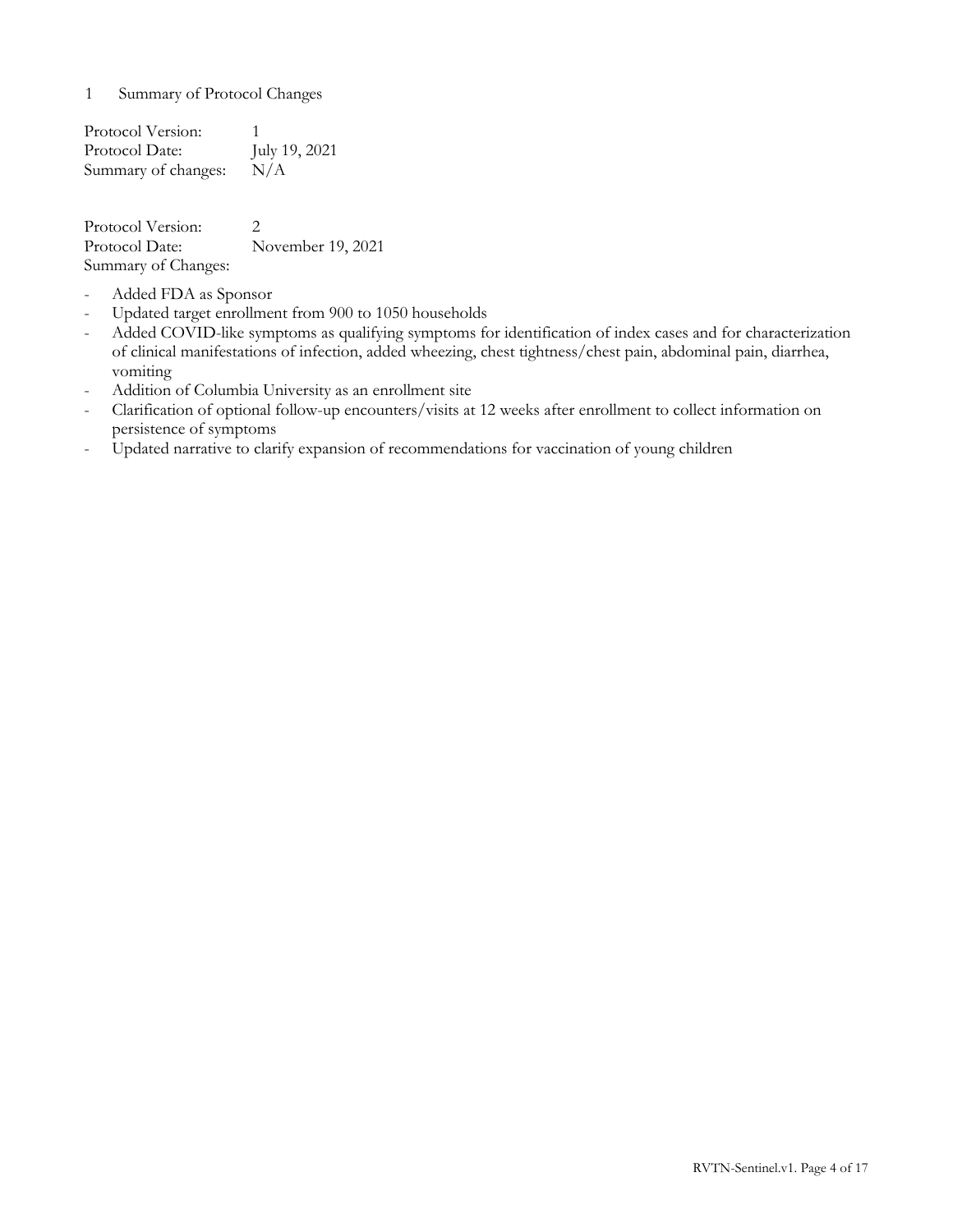## <span id="page-5-0"></span>2 Protocol Summary

The US Advisory Committee on Immunization Practices (ACIP) recommends annual influenza vaccination for those 6 months old or older and SARS-CoV-2 vaccination for subjects age 5 years or older. While prior influenza vaccine effectiveness (VE) studies have evaluated prevention of disease in different healthcare settings, the impact of these vaccines in preventing transmission of infection remains unknown. Moreover, the new SARS-CoV-2 vaccines have been approved for use based on demonstrated efficacy against symptomatic disease but their effectiveness against transmission of infection is unclear. Understanding whether recommended vaccines are effective in preventing infection among exposed individuals or reducing the chance of passing the infections to others in close contact is of great public health interest, but this is currently unknown.

Households, where individuals share common areas and usually interact in close proximity provide an optimal venue to study viral transmission. Case-ascertained designs, where household members are enrolled and observed after a first household member is known to be infected, provides efficient opportunities to assess the impact of vaccination on viral transmission. To maximize efficiency and generalizability of findings, multi-center studies are warranted.

The goal of this public health surveillance study is to conduct a multi-center evaluation of the effectiveness of influenza and SARS-CoV-2 vaccines for preventing transmission of infections in households.

## <span id="page-5-1"></span>3 Background

Households provide excellent environments for influenza, SARS-CoV-2, and other respiratory viruses to transmit, because close contacts among household members are common and the household environment is generally considered 'safe' by household members. Indeed, much of our understanding of influenza transmission, its patterns and timing, comes from household-based studies because the household provides a strategic setting to track influenza infections among close contacts of cases. Early household transmission studies led by CDC, the Marshfield Research Clinic Institute and VUMC investigators have provided important data on the transmission of SARS-CoV-2 within US households.<sup>1,2</sup> Although vaccines are recommended for prevention of influenza and SARS-CoV-2 related disease, the effectiveness of vaccines to prevent transmission is unclear. While our Nashville, TN site, together with the Marshfield Research Clinic Institute (Marshfield, WI) have been conducting seasonal surveillance as part of the FluTES and FluTES-C household transmission studies, enrollment of sufficient number of households requires surveillance through multiple seasons. Moreover, viral activity is highly variable as demonstrated by the recent spread of the Delta variant, and findings from two sites may not be directly applicable to other areas. Rapid assessments of patterns of infections and viral transmission, how these patterns are affected by available vaccines or treatments, virus types, duration and type of contacts, and other factors, are necessary for public health and vaccination policy recommendations. Therefore, CDC and FDA are sponsoring a new network of US sites to conduct a multi-center evaluation of the effectiveness of influenza and SARS-CoV-2 vaccines for preventing transmission of infections in households. VUMC will serve as a site and the Data and Laboratory Coordinating Center. Sites will implement a standardized intensive case-ascertained design with daily collection of data and specimens to determine the effectiveness of vaccination on reducing transmission of viral infections within households. Because of the pandemic and as required by CDC and FDA, findings from these activities will be shared with these public health agencies in a timely manner, to inform public health decision making and vaccination policies

## <span id="page-5-2"></span>4 Study objectives

The objectives of this study are to:

- a. Estimate attack rates of SARS-CoV-2 and influenza virus infection among household contacts
- b. Estimate attack rates of SARS-CoV-2 and influenza virus infection among household contacts of vaccinated and unvaccinated index cases to estimate the impact of vaccination on transmission
- c. Estimate attack rates of SARS-CoV-2 and influenza virus infection among vaccinated and unvaccinated household contacts to estimate the impact of vaccination on the risk of infection and disease manifestations
- d. Identify individual-level and household-level factors associated with increased or decreased risk of SARS-CoV-2 and influenza virus infection and transmission in households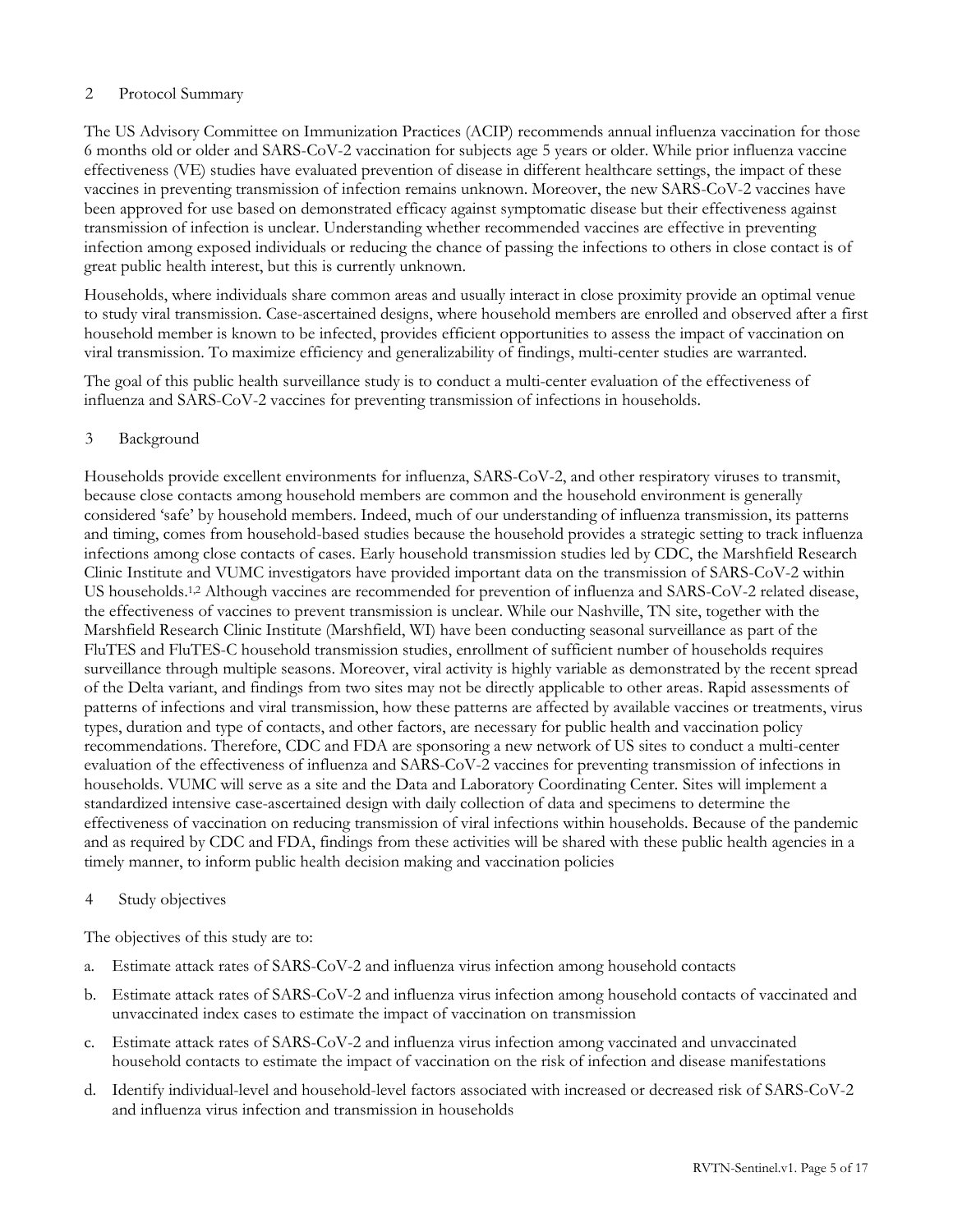## <span id="page-6-0"></span>5 Definitions of common terms

*Household:* ≥2 people who routinely sleep (slept in the household about half the nights in the last month) in a shared living space, regardless of their relationship to one another; excluding correctional facilities, long-term care facilities, boarding schools, hostels, dormitories, or other similar institutionalized/congregate settings

*Index case:* the first household member with laboratory-confirmed SARS-CoV-2 or influenza virus infection identified in a household during a defined period of time

*Household contact:* any person who routinely sleeps (slept in the household about half the nights in the last month) in the same household as the index case and has slept in the household for at least 1 night in the period since 1 day prior to illness onset or positive test date in the index case

*Acute respiratory illness/COVID-like symptoms:* fever/feverish, cough, sore throat, shortness of breath, fatigue, muscle or body aches, headache, new loss/change of taste/smell, or congestion/runny nose, wheezing, chest tightness/chest pain, abdominal pain, diarrhea, vomiting, of no more than 5 days duration

*Asymptomatic infection*: evidence of laboratory-confirmed SARS-CoV-2 or influenza virus infection without the presence of symptoms.

*Secondary attack rate:* the proportion of household contacts who were not ill/infected at the time of illness onset/infection in the SARS-CoV-2 or influenza index case who subsequently become infected

<span id="page-6-1"></span>6 Study design

This will be a case-ascertained transmission study with active observation of a cohort of household members who are exposed to a household member with laboratory-confirmed SARS-CoV-2 or influenza virus infection (index case). Each study household will be eligible when the first individual with acute SARS-CoV-2 or influenza infection (index case) is identified. Once the index case and his/her household contacts have been identified and enrolled, they will be followed for 10 consecutive days to identify new virus infections among household members. Follow-up will include interviews/questionnaires on day 1, self-collection of an acute blood specimen on day 1 or 2, daily data collection from all participating household members (days 1–10), daily respiratory specimen self-collection from all participating household members (days 1–10), a series of remote video/telephone or in-person visits during the follow-up period, and optional collection of data and a blood specimen  $\sim$  4–6 and  $\sim$  12 weeks after enrollment.

## <span id="page-6-2"></span>7 Selection of study subjects

- <span id="page-6-3"></span>*7.1 Inclusion criteria*
- <span id="page-6-4"></span>7.1.1 Index cases

An index case is eligible for inclusion if s/he:

- has laboratory-confirmed SARS-CoV-2 or influenza virus infection by either rapid diagnostic assay or RT-PCR AND
- has acute respiratory illness/COVID-like symptoms<sup>\*</sup> with onset no more than 5 days prior to presentation at the recruiting/testing clinic/site or reports being asymptomatic on the testing date AND
- lives, and has plans to live in his/her household for the follow-up period AND
- is not hospitalized and has not been hospitalized since the date of illness onset

\*this does not include symptoms with known presumed cause e.g. transient general symptoms post vaccination

#### <span id="page-6-5"></span>7.1.2 Household contacts

A household contact is eligible for inclusion if s/he:

• routinely sleeps (slept in the household about half the nights in the last month) in the same household as the index case AND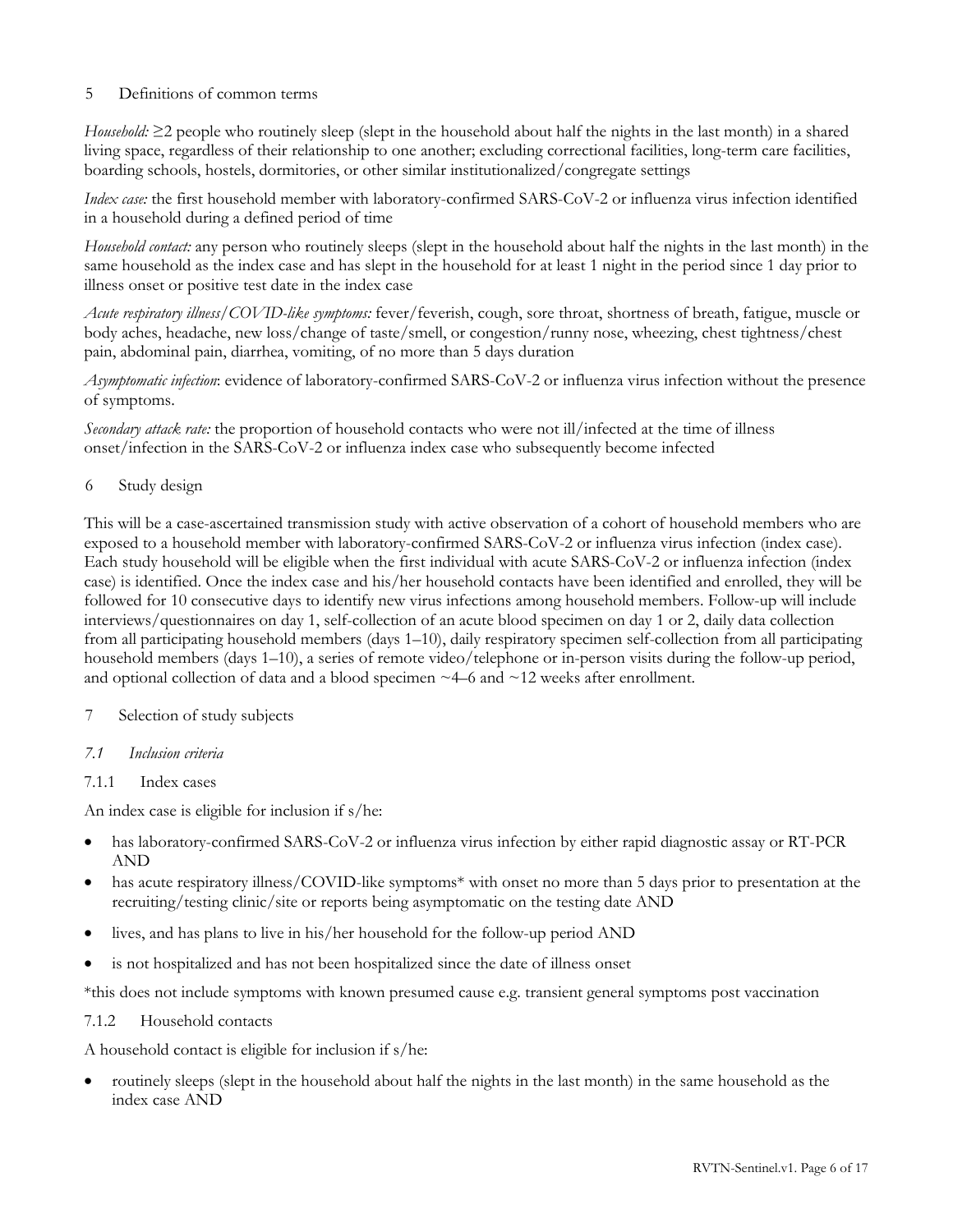- slept in the household for at least 1 night in the period from 1 day prior to illness onset or positive test date in the index case through the current date AND
- lives and has plans to live in the household for the follow-up period

## <span id="page-7-0"></span>7.1.3 Households

A household is eligible for inclusion if:

- At least 1 eligible household member, other than the index case, enrolls in the study AND
- there is at least 1 eligible household member who was not ill on the day of illness onset in the index case (or the date the index case was tested, in the instance of an asymptomatic index case)

## <span id="page-7-1"></span>*7.2 Exclusion criteria*

<span id="page-7-2"></span>7.2.1 Index cases

An eligible index case will be excluded from the study if s/he:

- does not live in a household (e.g., lives in a correctional facility, skilled nursing facility, long-term care facility, boarding school, hostel, or in a dormitory) OR
- indicates that at least one other person in the household had an acute respiratory illness/COVID-like symptoms, or tested positive for SARS-CoV-2 or influenza in the 7 days before or on the date of the index case illness onset or testing date
- <span id="page-7-3"></span>7.2.2 Household contacts

There are no exclusion criteria for household members

<span id="page-7-4"></span>7.2.3 Households

An eligible household will be excluded from the study if:

- seven (7) or more days have elapsed between illness onset in the index case and the enrollment encounter. The enrollment encounter must occur within 0-6 days after the index case's illness onset or the date the index case was tested if asymptomatic OR
- more than a third (33%) of household contacts do not intend to enroll (for example, in a 2–3 member household all household contacts must participant; in households with 4–6 members, only 1-2 contact may decline to participate to remain eligible; and in households with 7–9 members, only 2-3 contacts may decline to participate to remain eligible)
- <span id="page-7-5"></span>8 Study procedures

## <span id="page-7-6"></span>*8.1 Period of study enrollment*

Enrollment will begin as soon as IRB review and approvals have been completed. Enrollment will continue until either the site enrolls the target number of households or in consultation with CDC. The target enrollment number is up to 1,050 index cases and their households; however, the study may choose to modify the target number in consultation with CDC as long as funds are available.

## <span id="page-7-7"></span>*8.2 Identification of index cases*

Index cases will be identified through SARS-CoV-2 or influenza testing sites, outpatient medical clinics, such as primary healthcare clinics, urgent care clinics, walk-in clinics, emergency departments, or telephone hotlines used as patient triage. Other strategies to identify and recruit index cases may also be used, including leveraging connections with state, county, or local health departments, connections with occupational health clinics, or other entities providing SARS-CoV-2 or influenza testing. Advertising at testing centers, healthcare facilities and through social media for eligibility screening could be considered as well.

Patients who test positive for SARS-CoV-2 or influenza are the primary patients of interest for identification of index cases. A screening log should be kept that collects information on potentially eligible index cases and whether they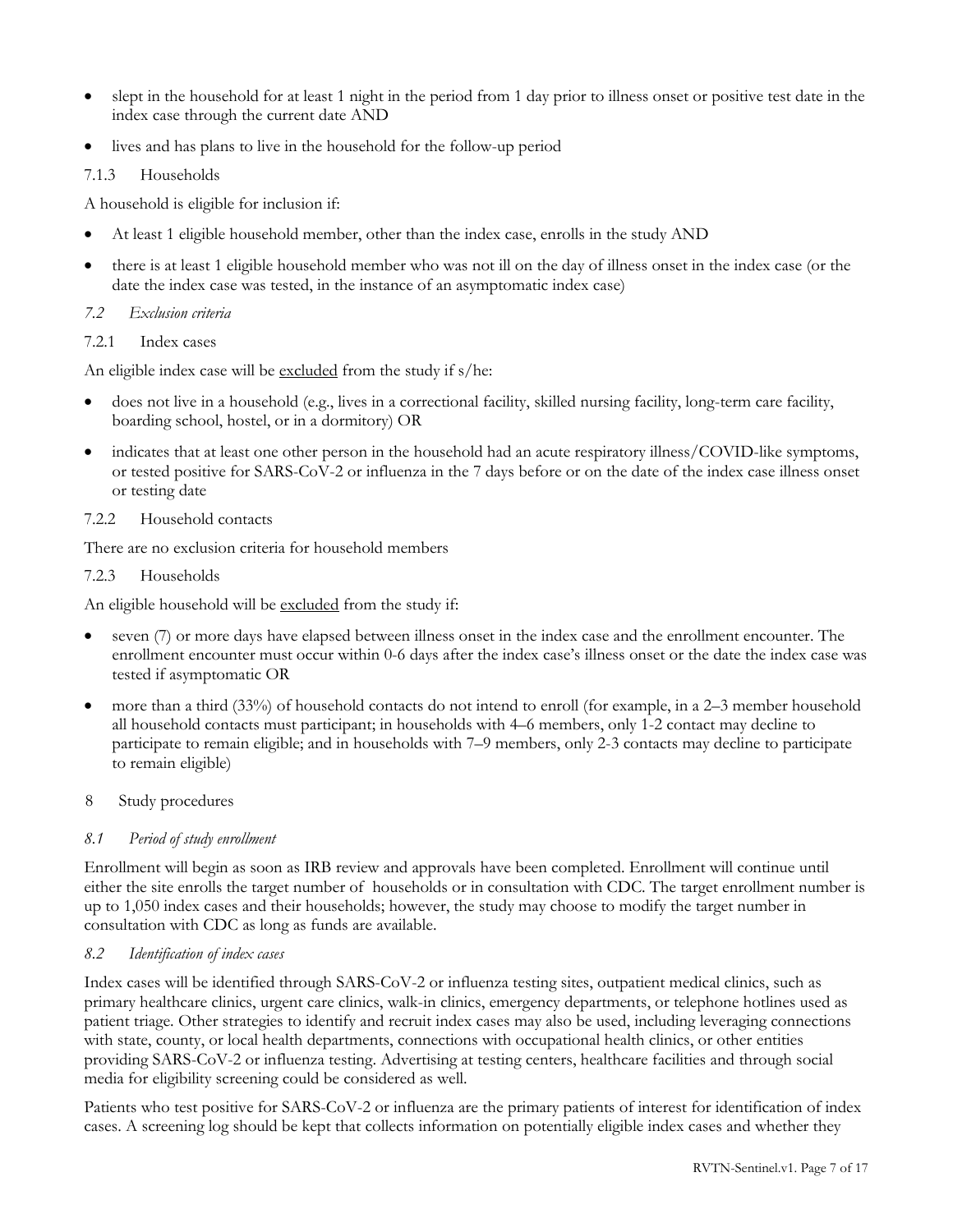meet inclusion/exclusion criteria. This log should be collected in such a way that allows comparison of eligible subjects who were and were not enrolled in the study. The log may include de-identified information on age group, race/ethnicity, and COVID-19 and influenza vaccination status.

#### <span id="page-8-0"></span>*8.3 Recruitment*

Once a potential index case has been identified as having an acute SARS-CoV-2 or influenza illness, study staff will communicate with the case (or case's parent/guardian, in the instance of a minor) and try to initiate the enrollment process as soon as possible. Study staff will explain the purpose and activities of the study, answer questions, obtain consent (below) and/or screen the potential index case for study eligibility according to approved local procedures. If the case meets eligibility criteria and the case (or parent/guardian) indicates that the household members and household are likely eligible, then a member of the household should be identified who will be the primary point of contact (household POC) for study-related communications and who will be responsible for scheduling follow-up activities. Primary and alternate points of communication with household members will be recorded to help coordinate study activities throughout follow-up.

Other members of the index case's household will be recruited into the study during the first interaction(s). At that time, study staff will explain the purpose and activities of the study, answer questions, obtain consent (below) and/or screen each household member for study eligibility. Recruitment activities should align with the local regulations and accepted procedures.

## <span id="page-8-1"></span>*8.4 Informed consent*

Study staff will review study requirements with the index case and each eligible household member and obtain and document consent, and assent for children as applicable. As part of this consent process, study staff will also request permission, which could be through verbal consent or a release of information form, to access medical records to obtain data related to medical history, medication use, and vaccination history for each participant.

#### <span id="page-8-2"></span>*8.5 Scheduling follow-up study visits*

Study staff will coordinate with the household contact to schedule follow-up visits/encounters that can occur inperson, by remote video or over the phone during the 10-day follow-up period. The first follow-up visit/encounter(s) may also include a video/phone call and should be scheduled on the date the household is recruited (or soon thereafter) to deliver the study collection kit and to instruct the participants on study activities. All subsequent followup visits/encounters can be scheduled during recruitment or the first visit or during follow-up.

## <span id="page-8-3"></span>*8.6 Scheduled follow-up visits*

Index cases and household members will be followed from enrollment date to assess symptoms of acute respiratory illness/COVID-like symptoms, detect respiratory viruses in self-collected nasal swabs, and to assess risk factors for respiratory virus transmission and infection. The period of follow-up is 10 days starting with a first visit on enrollment date. The first visit should occur no later than 6 days after illness onset in the index case (or no later than 6 days after the index case was tested if the index case was asymptomatic). A study kit with supplies will be dropped off at or delivered to the residence of the index case and his/her household members at an agreed upon time, on enrollment date or soon thereafter.

Follow-up visits/encounters every ~3-4 days may occur during follow-up. These visits/encounters can be performed in person, through email, paper or electronic surveys via email or text messages, phone calls or other means of communications. Additionally, additional follow-up visits/encounters to collect data/sera for the detection of virusspecific antibodies may be scheduled  $\sim$ 4–6 after enrollment and  $\sim$ 12 weeks after enrollment to explore the influence of vaccination on the persistence of symptoms related to viral infections. Shipment of study materials from the households to the research sites may be considered in lieu of household visits. The duration of follow-up and intervals between household visits/encounters may be flexible to accommodate participant and site preferences, and intercurrent weekends and/or holidays.

Possible activities during follow-up interactions are listed below.

## <span id="page-8-4"></span>*8.6.1 First "visit"*

After household enrollment, the first visit/encounter will be scheduled with the household POC as soon as possible. The appropriate format will depend on the site regulations and preferences and could change during the course of the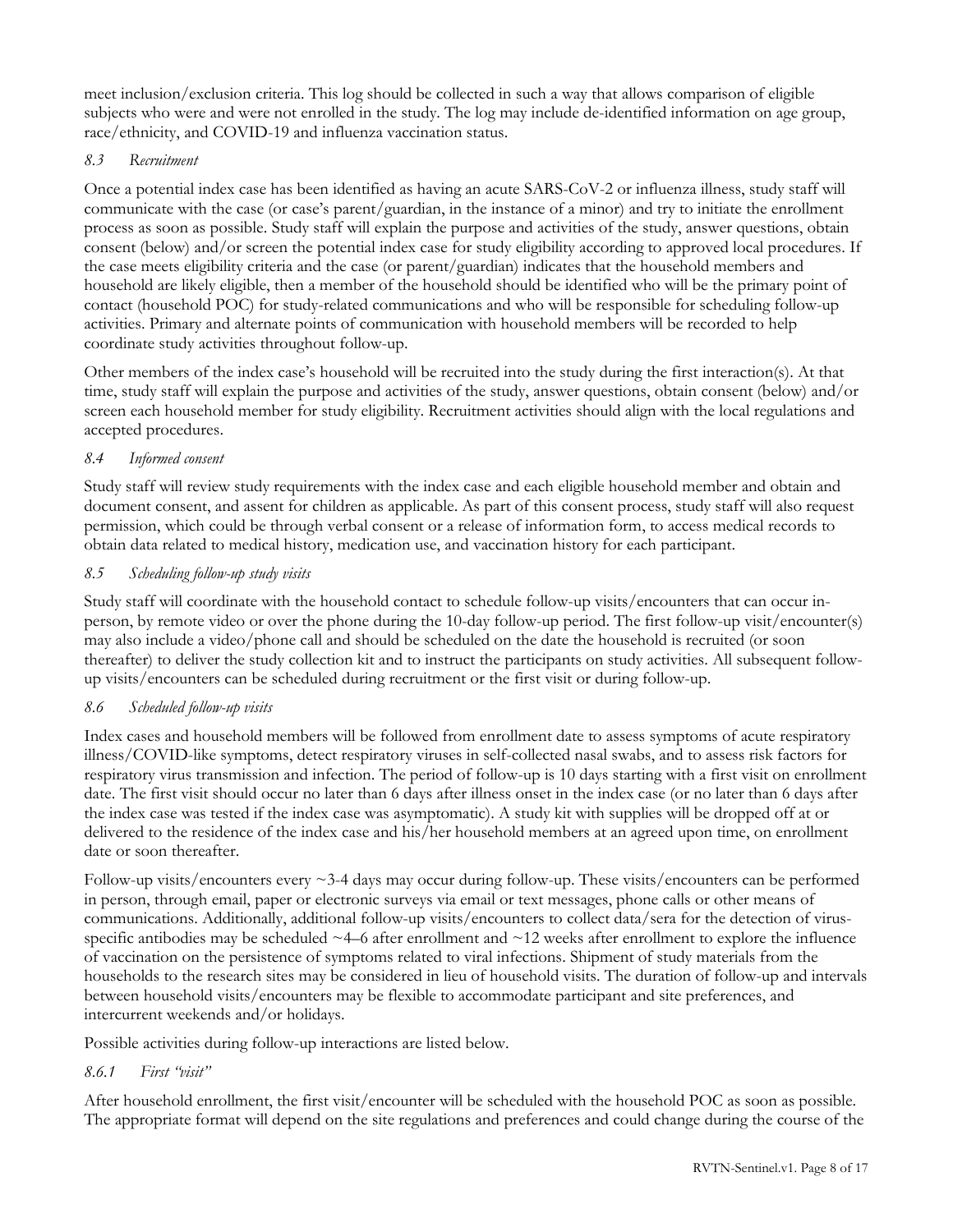project. The first visit/encounter should occur when all (or the majority) of potentially eligible household members and the index case are available and can be present, as applicable.

The following activities will occur during the first "visit"/encounter:

- 1) Further explain the activities of the study
- 2) Interview or collect information from the household POC, or other knowledgeable member of the household, to gain details about the household composition and household exposures
- 3) Interview or collect information from each enrolled household member, including the index case, to collect information on demographics, self-reported high-risk conditions, vaccination history, possible individual exposures, and prior and current symptoms
- 4) Interview or collect information from each enrolled household member, including the index case, about patterns of interaction with other enrolled and non-enrolled household members, including duration and type of interaction
- 5) Explain and demonstrate proper entries in the daily diaries
- 6) Explain proper self-collection/guardian-collection of nasal swabs and samples for serology, correct labelling of samples with pre-made labels/identification of labeled materials, and storage of samples. Households will have access to videos on self-swabbing and self-collection of samples for serologic testing.
- 7) If respiratory specimens are being collected, instruct all enrolled household members on self-collection/guardiancollection of nasal swabs, labeling of the samples, and storing the samples.
- 8) If specimens for serology are collected, instruct all household members on self-collection/guardian-collection of samples, labeling of the samples, and storing the samples.
- 9) If the visit occurs in-person, obtain a staff-collected nasal swab and/or sample for serology from each enrolled household member, including the index case as appropriate. Study staff could also help and/or supervise selfcollection of specimens. If the visit occurs remotely, schedule follow-up visits to pick-up collected forms and/or samples from the household during the follow-up period as appropriate.

Study staff should also explain that each member of the household (including the index case) should seek medical care for any illness as they would have had they not be enrolled in the study. This study is observational and is not meant to replace appropriate medical care and should not preclude outpatient medical visits, hospitalization, or medical prescriptions. Study staff should not provide medical advice.

The date and time of the remaining follow-up visit(s) should be arranged at the first follow-up visit, if possible and if not arranged during recruitment. Study staff should also leave study contact information with the household POC in case there are questions or concerns between scheduled visits. Study staff should conduct visits/encounters according to the site-specific regulations and safety procedures.

## <span id="page-9-0"></span>8.6.2 Follow-up activities that occur between scheduled visits

Between scheduled visits each enrolled participant (index cases and household members) will be asked to complete a daily diary. The diaries should be filled in each day at approximately the same time of the day. In addition, each enrolled participant (index cases and household members) will self-collect nasal swabs on a daily basis. Participants can collect the nasal swabs themselves or have another member of their household collect the swab for them; for example, parents/guardians or the household POC may help collect nasal swabs from children. For consistency, participants will be encouraged to fill the dairy information and self-collect their samples at the end of each day, during evenings hours if possible. If a participant forgets to fill/miss a diar(y/ies), the participant can still complete the information at a later date indicating the appropriate date(s) for each diary.

## <span id="page-9-1"></span>8.6.3 Respiratory specimen collection

Each enrolled index case and household member will self-collect an anterior nasal swab on each day of the 10-day follow-up period. The swab will be self-collected regardless of whether the individual has acute respiratory illness/COVID-like signs or symptoms.

Depending on a site's resources, preferences or recommended infection prevention and control practices, supplies for respiratory specimen collections can be provided to or collected from the household members in a variety of ways,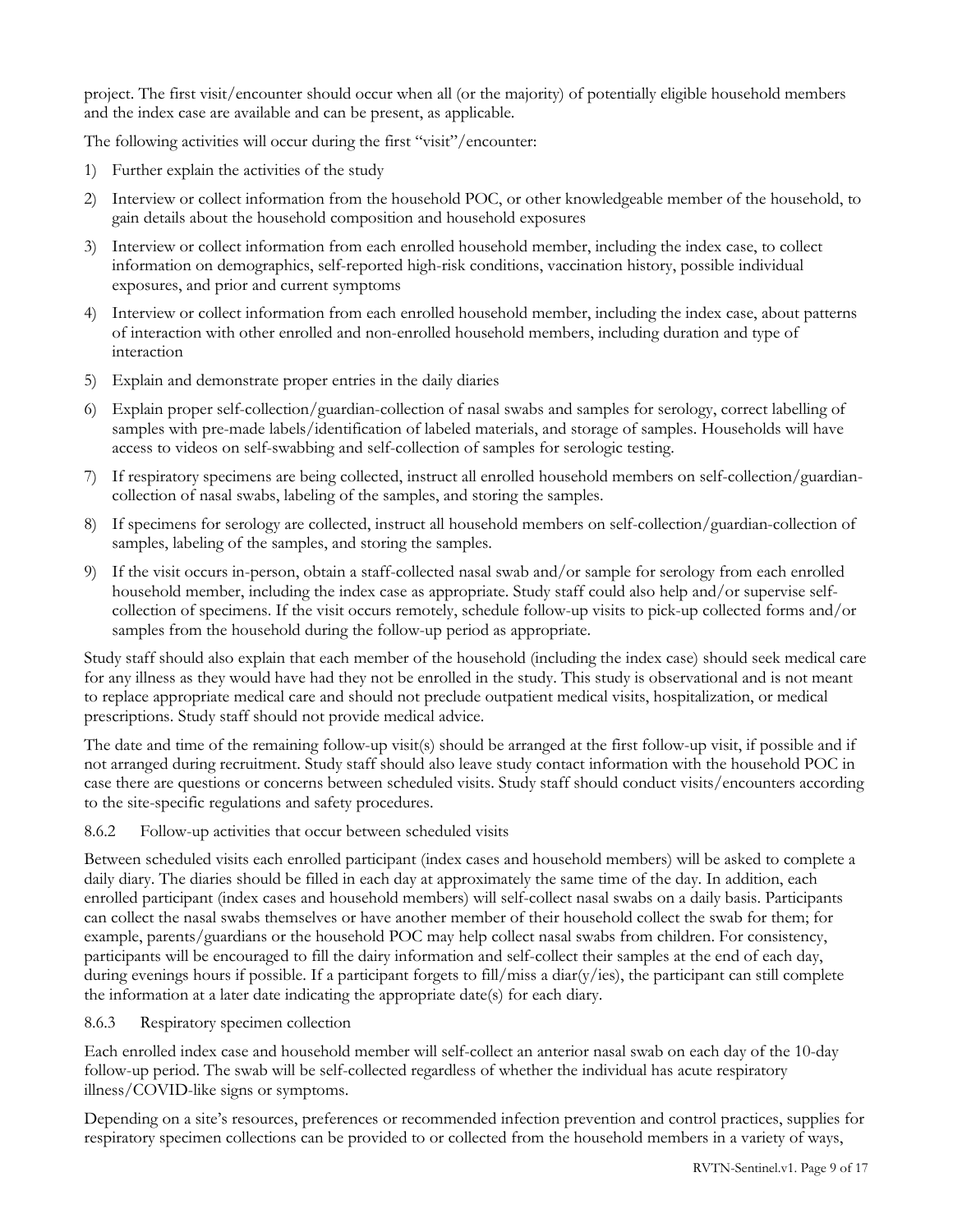including but not limited to, delivered to the household via courier, delivered through the mail, provided at time of enrollment, collected from a location convenient for the participants, or delivered at the participants' household.

#### <span id="page-10-0"></span>8.6.4 Scheduled "visits"/encounters

Additional visits/encounters will be scheduled at approximately  $\sim$ 3-4 day intervals during follow-up. The following activities can occur during these visits:

- 1) Assess completeness of daily diaries, interview or collect information from appropriate household members to obtain information on any missing or incomplete details on diary entries, and collect all diaries for data entry
- 2) Confirm the number of swabs collected from each participant during the follow-up period, thus far, and ensure that swabs are collected and labelled appropriately
- 3) Collect or help collect nasal swabs and/or samples for serologic testing (if the visit occurs in-person and a scheduled specimen has not been already collected)
- 4) Gather collected specimens for transport to the study laboratory. Visits to pick-up collected samples will require advanced coordination of appropriate times with the household members.
- 5) Review process of swab collection and diary entry if there are questions in the household.
- 6) Review the household composition to see if changes have occurred. If there have been changes, an interview should be conducted to indicate the new household composition
- <span id="page-10-1"></span>8.6.5 Final "visit"/encounter

A final visit should be scheduled approximately 10 days after the first visit. The following activities can occur during the final visit:

- 1) Review the household composition to see if changes have occurred. If there have been changes, an interview should be conducted to indicate the new household composition
- 2) Interview or collect information from each enrolled household member (including the index case) about medical care sought and influenza or coronavirus testing that occurred during follow-up
- 3) Assess symptoms in each enrolled participant (e.g., if a diary entry for the current day has not already been filled) and collect a nasal swab (e.g., if the visit occurs in-person and a specimen has not been already collected for that date)
- 4) Assess completeness of daily diaries, interview appropriate household members to obtain information on any missing or incomplete details on diary entries, and collect all diaries for data entry
- 5) Confirm the number of swabs collected from each participant during the follow-up period and ensure that swabs are labelled appropriately
- 6) Gather collected respiratory specimens for transport to the study laboratory. Visits to pick-up collected samples will require advanced coordination of appropriate times with the household.
- 7) Interview or collect information from each enrolled household member and the index case about patterns of interaction with other enrolled and non-enrolled household members (including the index case), including duration and type of interaction
- <span id="page-10-2"></span>8.6.6 Blood collection for serology

Blood collection for serology is an additional activity that would support understanding whether household members are susceptible to infection and support assessments of SARS-CoV-2 or influenza infection risk in household members. Participants will be asked to self-collect blood samples for serology at the beginning of follow-up (day 1 or 2) and in the convalescent phase (approximately ~4–6 weeks after the household is enrolled). This will be done through finger prick sampling, and collection in dried blood spot cards or a similar dried blood collection device.

Additional blood collections may be considered for certain participants e.g., vaccination failures from whom blood samples may be gathered through venipuncture. When these participants are identified, they will be invited for a venipuncture blood collection. The final blood collection volume (e.g., 10 mL for adults) for those optional collections may vary depending on participants age and preference. This optional collection should occur as soon as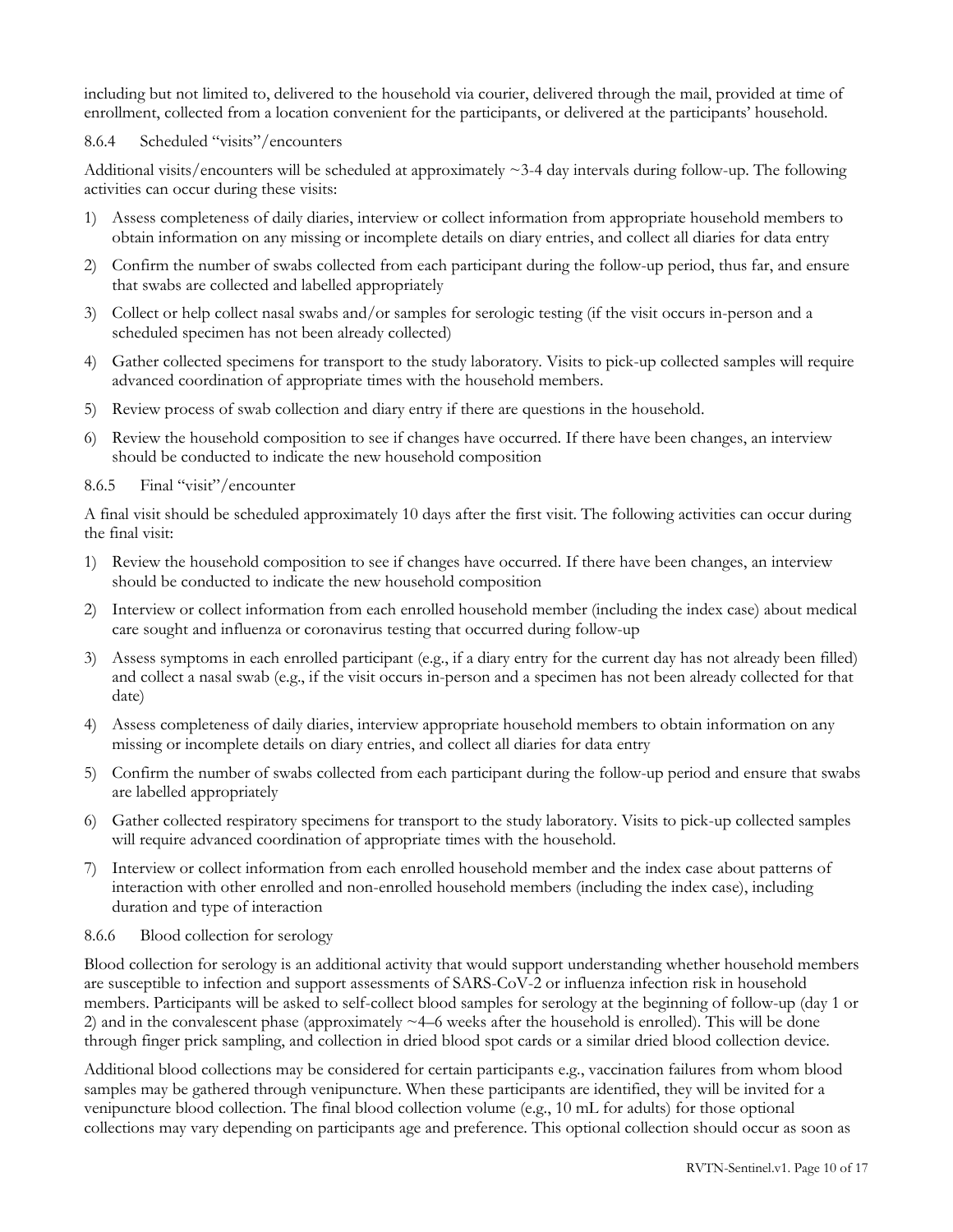possible and within 5 days following disease onset. Sites will determine the eligibility criteria and additional details for blood draws, in consultation with CDC and local regulations. If blood is collected from participants in-person during the acute phase of illness, for example through a household visit or participant visit to a site location, this collection will follow local clinical guidelines for patient contacts. Residual recent clinical blood specimens may be obtained by the research team, if available.

## <span id="page-11-0"></span>9 Data collection

## <span id="page-11-1"></span>*9.1 Screening log*

A screening log will be created to collect information on potentially eligible index cases. The log will include the age, sex, and available race/ethnicity and COVID-19 vaccination information status of the potential participant and whether they meet inclusion/exclusion criteria. This log should be collected in such a way that data analysis can be done to compare index cases who were and were not enrolled in the study. Furthermore, available aggregated summaries of tested participants at study sites, including age, race/ethnicity data when available, vaccination status, would be compiled throughout the duration of the study to characterize and monitor the representativeness of the enrolled participants.

## <span id="page-11-2"></span>*9.2 Enrollment questionnaire*

Each consenting household member and the index case, or his/her parent/guardian, will be interviewed or asked to provide information on participant demographics, recent exposures, presence of high-risk conditions, prior and current symptoms, COVID-19 vaccination, prior and current influenza vaccination status, household characteristics, and interactions with other enrolled and non-enrolled household members and people outside the home, and other social or medical history, such as other vaccination history, deemed appropriate by the sites. Interaction questions will include duration as well as type of interaction (e.g., physical or not). Participants may also be asked about prior and current use of COVID-19 or influenza antivirals or other medications or interventions pertinent to treatment of respiratory virus infections. The household POC will be also asked about household characteristics, including but not limited to household composition, socioeconomic information, age and sex details of enrolled and non-enrolled household members as well as household exposures.

## <span id="page-11-3"></span>*9.3 Daily diary*

Each consenting participant (index cases and household members; or the household POC/parent/guardian on behalf of children) will complete daily questionnaires regarding presence or absence of specific symptoms and whether the participant slept in the household, had a nasal swab collected, used antivirals or other medications or interventions (if applicable), had a related medical encounter, missed school or work, left the home and interacted with people outside their household, and how they interacted with other household members. These diaries will characterize occurrences since the day of enrollment through the end of follow-up, approximately 10 days after enrollment. In addition, retrospective 'baseline' daily diaries will be collected at enrollment to characterize these data elements for all participants starting on the day prior to the index case disease onset/testing date through the date prior to enrollment.

## <span id="page-11-4"></span>*9.4 Final visit questionnaire*

This questionnaire may include re-assessing patterns of interactions with other enrolled and non-enrolled household members (including duration as well as type of interaction), medical care sought and clinical respiratory virus testing that occurred during follow-up, and any changes to the household characteristics and exposures. For optional additional follow-up encounters ( $\sim$ 3-4 weeks and  $\sim$ 12 weeks after enrollment), assessments will include history of recent infections post enrollment, additional vaccination changes, healthcare utilization and persistence of signs/symptoms.

## <span id="page-11-5"></span>*9.5 Vaccination history and vaccination verification*

All enrolled participants will be asked about current and prior season influenza vaccination, COVID-19 vaccination, as well as other relevant vaccinations, using the screening and/or enrollment questionnaires as appropriate. Sites should gather data (for each dose, if applicable) about date or approximate date of vaccination, location of vaccination, and manufacturer or type of vaccination in order to determine vaccination status. When asking about date of vaccination, sites can ask for an exact or best estimated date, whether the vaccine was given 14 or more days before illness onset, or both. All sites will also attempt to determine location of vaccination to help with the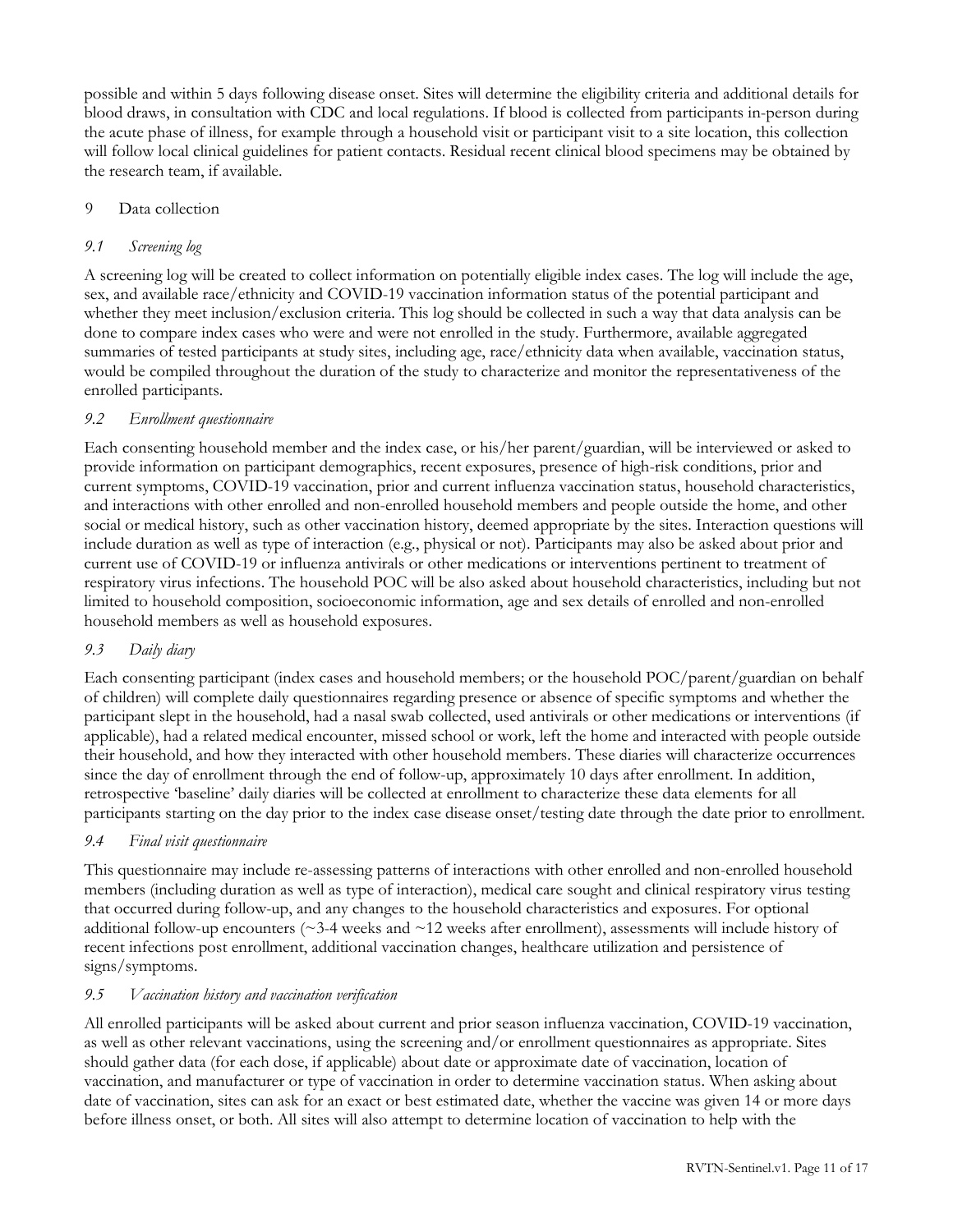vaccination verification process. In addition to asking for vaccination status at enrollment, each site will query their health system's medical record system, the state immunization registry or equivalent resource, or other vaccine providers (e.g., primary care providers, retail stores, and pharmacies) to obtain current and past season influenza and/or SARS-CoV-2 vaccination data for all participants regardless of self-reported vaccination status. For SARS-CoV-2 vaccination verification, participants may be asked to provide image(s) of their vaccination record card(s). Past season influenza and SARS-CoV-2 vaccination data will include for as many records as are available in the electronic medical record and other aforementioned sources of vaccination data. A signed release of information form may be obtained from participating individuals to facilitate the retrieval of records from providers, non-traditional providers, vaccination registries or other sources.

#### <span id="page-12-0"></span>10 Participant compensation

Household members may receive compensation for their participation in the study. This will be a single household compensation and not an individual level compensation. Final compensation may vary according to site preferences, but references are provided here. Households that completed the requested data and specimen collections (including self-collected samples for serology testing) may receive up to \$200 at the end of the  $\sim$ 10-day follow-up in the form of a gift card or check or an equivalent compensation approach depending on site preference. Households that were not able to collect samples for serology testing may receive up to \$150 at the end of the ~10-day follow-up. Households that participate in the subsequent household follow-up encounters with collection of data and self-collected specimens for serology testing (~4-6 weeks after enrollment) may receive up to an additional \$50 (per household), and \$25 with subsequent collection of data on persistent symptoms (~12 weeks after enrollment). Individual participants who provide blood samples through venipuncture (e.g., those known to be breakthrough cases) may receive a compensation of up to \$50. Sites may require personal information (i.e. social security number) as part of institutional tax reporting requirements.

#### <span id="page-12-1"></span>*10.1 Medical record review*

Available medical records of enrolled index cases and household contacts may be accessed to verify or determine risk factors for complications of respiratory virus infections, vaccination status, antivirals and other relevant medications taken for an acute SARS-CoV-2 or influenza illness, and any medical visits that may have occurred during the followup period and up to 30 days after enrollment. To collect information on medical visits/encounters that occurred up to 30 days after enrollment, sites may access medical records and/or may contact the participants with a post-follow-up phone or electronic survey.

## <span id="page-12-2"></span>11 Laboratory methods

## <span id="page-12-3"></span>*11.1 Detection and characterization of novel coronaviruses and influenza viruses*

#### <span id="page-12-4"></span>11.1.1 For screened index cases

Index cases will be identified among people presenting to clinics or testing sites. Study sites may request that specimens used for initial SARS-CoV-2 or influenza testing of the index case be retained by the clinical, public health, or research laboratory for further testing. Specimens will only be kept from index cases who provide consent to be included in the study.

## <span id="page-12-5"></span>11.1.2 For detecting respiratory virus infection during follow-up

Swabs collected during follow-up will be tested for respiratory viruses such as SARS-CoV-2 or influenza virus infection using molecular methods such as TMA or RT-PCR. Specimens will be considered positive based on current guidance by CDC or FDA based on testing methods used. Specimens may need to be sent to CDC, or a CDCdesignated laboratory, for additional testing.

#### <span id="page-12-6"></span>11.1.3 For detecting respiratory virus infection using serology

Blood specimens collected at the initial study visit and/or during follow-up will be tested for antibodies against respiratory viruses such as SARS-CoV-2 or influenza virus.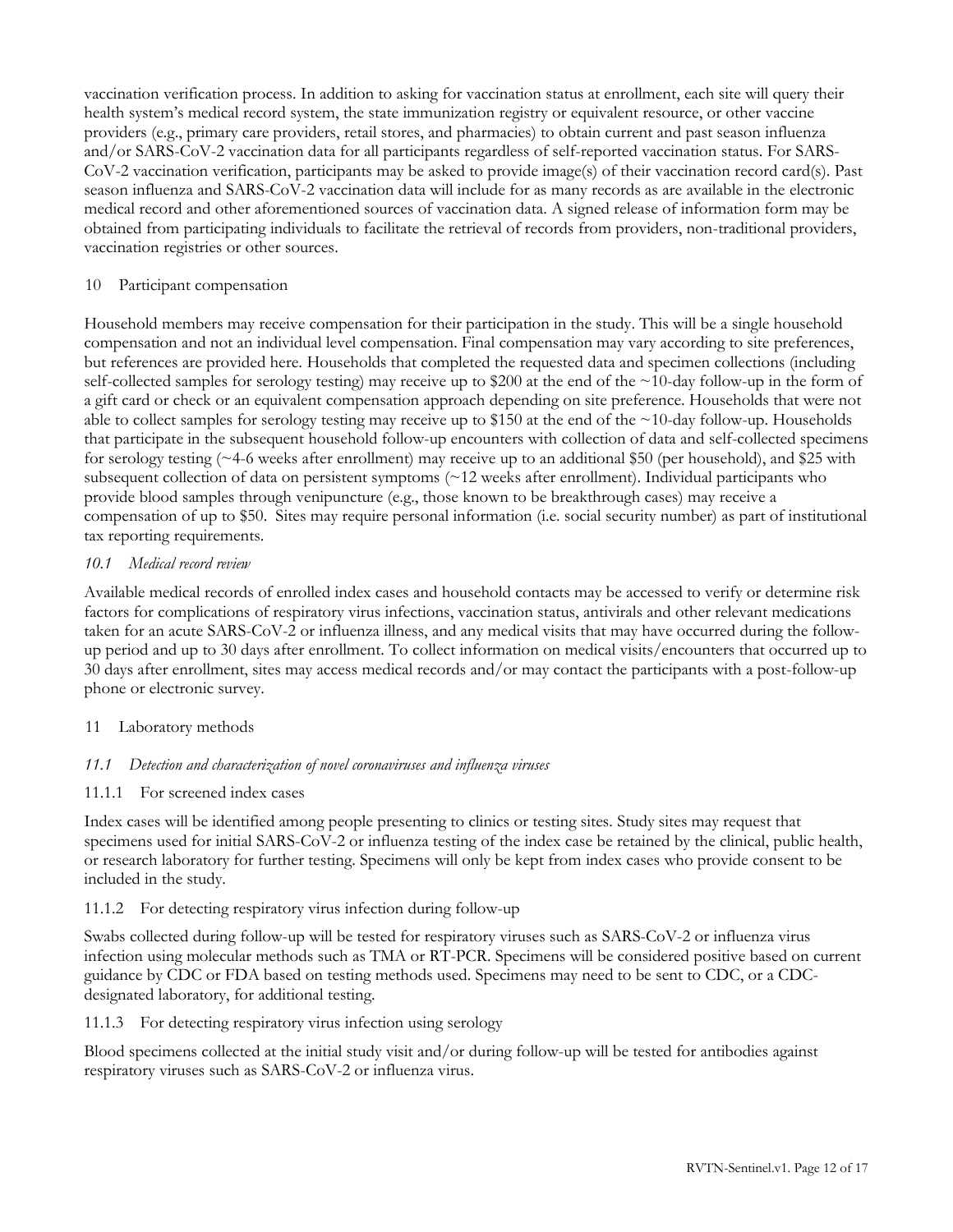## <span id="page-13-0"></span>11.1.4 For sequencing detected respiratory viruses

Detected viruses will be further characterized by genetic sequencing. This information will be used to monitor the evolution of circulating viral strains and variants (e.g., Alpha, Delta SARS-CoV-2 variants) during the duration of the project and explore potential differences in transmission patterns. Samples with positive detections will be selected according to criteria defined in consultation with CDC and the central and sequencing laboratories. Selected samples will be sent to the Lauring Laboratory at University of Michigan for viral sequencing.

## <span id="page-13-1"></span>*11.2 Proficiency testing for detection of respiratory viruses*

Each laboratory conducting testing for the study will demonstrate proficiency to detect respiratory viruses such as SARS-CoV-2 or influenza viruses (or antibodies specific to these viruses). Sites laboratories can use proficiency testing from other study protocols that include detection of SARS-CoV-2 or influenza viruses, or antibodies, to demonstrate proficiency. If a laboratory has been deemed proficient by CDC or other accreditation agencies, because of repeated successful completion of proficiency panels in the recent past, then that will also suffice. Additional proficiency testing may be required if necessary.

## <span id="page-13-2"></span>*11.3 Specimen storage, transport, and shipping*

Nasal swab specimens collected at the initial screening or during follow-up should be placed in transport media and stored according to best-practices, which will be outlined by standard operating procedures written and distributed prior to beginning study enrollment. The transport media used should preserve influenza and SARS-CoV-2 viral RNA as well as genetic material from other respiratory viruses. The exact specifications for the use of the nasal swabs and transport media will be worked out with each site, in consultation with subject matter experts.

Participant-collected blood specimens that are stored in the home prior to sending to the laboratory, should be stored according to best practices, which will be outlined by standard operating procedures written prior to beginning study enrollment. Blood specimens that are collected by a staff member will also be stored, handled, and transported using best practices for infection control and to ensure the quality of the specimen for later testing.

Collected specimens will be shipped from the participating sites to the central laboratory for testing. At least 4 aliquots of respiratory specimens may be obtained at the central laboratory from each original, as volume allows. CDC or other subject matter experts should be consulted to ensure that the volume of transport media and volume of each aliquot is sufficient for the study objective and possible future objectives.

Specimen aliquots may be sent to CDC or other laboratories for further antigenic or genetic characterization or further laboratory tests in the future. The number of aliquots to be sent and the shipping process will be determined in consultation with CDC and subject matter experts.

## <span id="page-13-3"></span>*11.4 Additional testing*

Additional testing may be conducted on the collected nasal swabs or blood specimens to address the study objectives, including, but not limited to, viral sequencing, viral loads quantification/quantitative PCR, antibody titers, or testing for other respiratory pathogens.

## <span id="page-13-4"></span>12 Data analysis

The proposed design and characterization of infection and vaccination status for index cases and household contacts will allow us to compute at least 3 different VE estimates, briefly described here. The most commonly reported VE against *Susceptibility* will be derived from comparing the secondary attack rates (SAR) from vaccinated[v] household contacts and SAR from unvaccinated[u] household contacts. VE against *Infectiousness* will be derived from comparing SAR from household contacts who live with a vaccinated index case vs SAR from household contacts who live with an unvaccinated index case. Finally, the *Total* VE will be derived from comparing the SAR from vaccinated household contacts who live with a vaccinated index case vs SAR from unvaccinated household contacts who live with an unvaccinated index case. VE will be calculated following the general equation 1-(SARv/SARu) and modified according to the corresponding VE estimates outlined above and expressed in percentages.<sup>3</sup>

In an initial analysis, descriptive statistics and unadjusted SAR will be calculated by dividing the number of new influenza and SARS-CoV-2 laboratory confirmed infections by the number of subjects considered at risk, as previously reported.<sup>2</sup> Estimates will be presented stratified by sociodemographic characteristics and by index versus household contact status. The next step will be inferring serial and generation intervals based on the data, while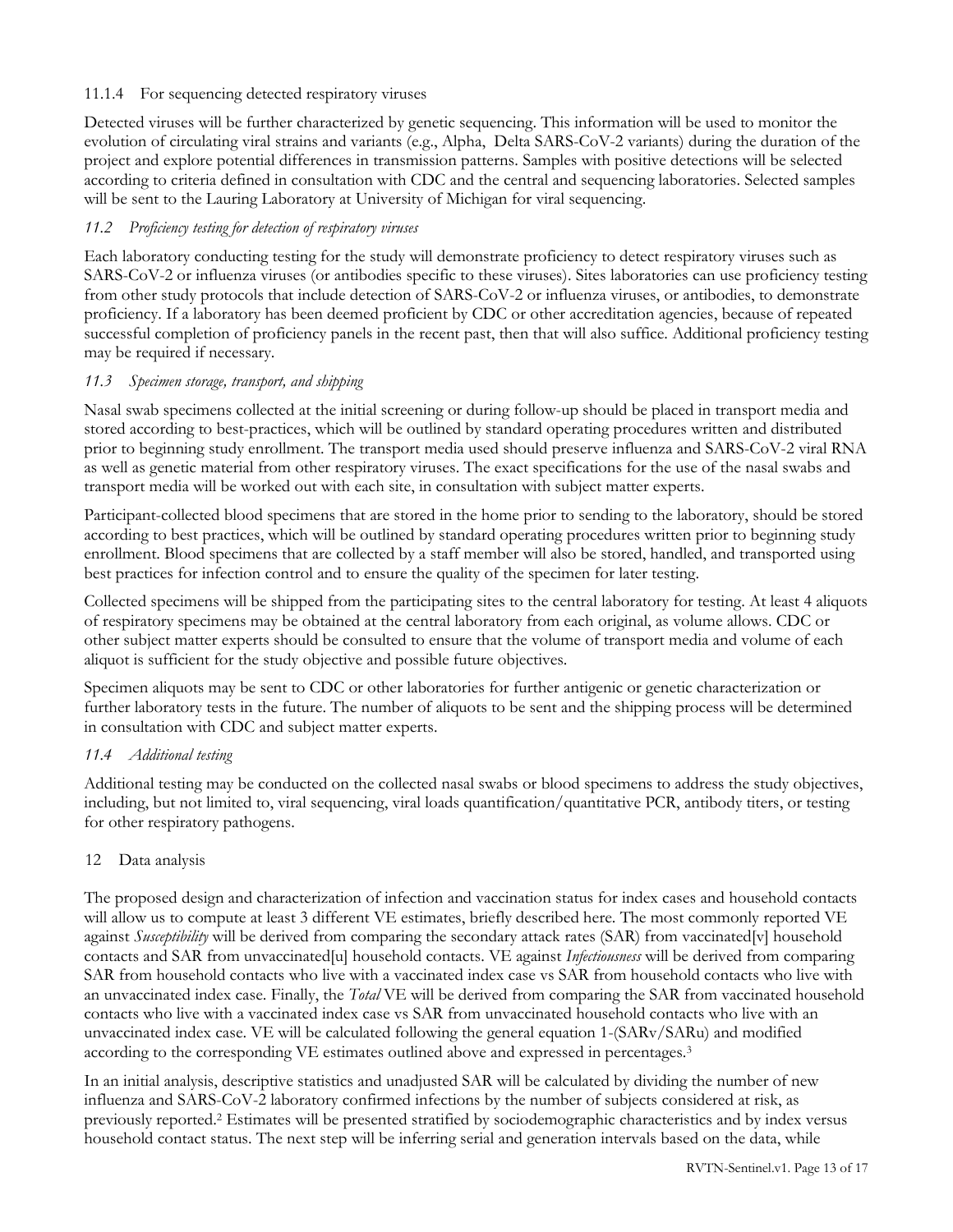acknowledging the traditional reliance on the presence of symptoms and the recognized presence of asymptomatic and pauci-symptomatic infections among household members.4-6 This information will be used to inform the identification of the most likely index case in each household and identify potential co-primary infections. This method primarily relies on integrating out over all possible routes of transmission within households to identify the most likely route. Furthermore, a household transmission model adapted from Cauchemez et al.<sup>7</sup> and Van Boven et al.<sup>8</sup> will be used to estimate within household transmission SAR acknowledging the role of each of the household members. The daily assessments of symptoms and laboratory-confirmed infections will be used to inform and estimate those transmission rates. Household final size outbreak distributions will be estimated and used as a sensitivity analysis towards the timing of the observed household clinical and laboratory data.<sup>9,10</sup>

As recommended by Cauchemez et al.<sup>4,7</sup> and Van Boven et al.<sup>8</sup>, we will examine relevant household transmission model assumptions including the assumption of independence between households, and the possibility of introduction of secondary infections from outside the household. As an alternative modelling approach and sensitivity analysis, we will revisit a previously constructed transmission simulation model<sup>11</sup> which will be adjusted towards the measured household mixing (two-level mixing model) based on described contacts and interactions among household members. This project analytical plan and its execution will benefit from the expertise of network investigators and an ongoing collaboration with Dr. Niel Hens, an expert from Hasselt University, Belgium and his team.

This plan outline will be flexible to accommodate the anticipated introduction of new vaccine formulations and changes and expansions in vaccine recommendations. A similar approach will be used for influenza SAR and VE estimations, though the ascertainment of serial intervals may be more straightforward. Separate from the outcome of viral infection for the main VE assessments, we will also evaluate the influence of vaccination on shedding duration. Given the uncertainty about duration of protection derived from vaccination, analyses will have built-in stratifications based on time since vaccination. These analytical plans will be completed in coordination with CDC.

## <span id="page-14-0"></span>*12.1 Subgroup analyses*

These assessments will include estimates by age group, presence of immunosuppressive conditions, recency of vaccination, vaccine type, virus variant, vaccination preference, evidence of previous infection and other relevant factors. Of special interest will be estimates for pediatric index cases, virus variants, and the influence of time since vaccination for index cases and household contacts on vaccine effectiveness.

## <span id="page-14-1"></span>*12.2 Detectable VE based on projected sample size*

We plan to enroll 1050 households across our network, encompassing  $\sim$ 4200 subjects (1050 index cases and  $\sim$ 3150 household contacts). We will focus the subsequent calculations on SARS-CoV-2 VE for prevention of infection among household contacts; similar calculations would apply for influenza VE estimates. Anticipating a vaccination coverage of  $\approx$ 25% among household contacts, we are planning a study with  $\sim$ 788 vaccinated and  $\sim$ 2362 unvaccinated household contacts. Prior data from our household transmission study indicate that the unadjusted risk of infection among unvaccinated household contacts is 0.53.<sup>2</sup> Using this as reference, we would be able to detect a VE of 11% or higher, with power of 0.8. The Type I error probability associated with the test of the null hypothesis that this relative risk equals 1 is 0.05. This study will have high power to detect small VE and enable study of subgroups.

## <span id="page-14-2"></span>13 Quality assurance

## <span id="page-14-3"></span>*13.1 Quality of screening, enrollment*

Each site will establish a set of quality assurance procedures to ensure reliability of screening, enrollment, and followup practices, as well as data collection. These procedures include but are not limited to periodic second review of screening laboratory tests, double data entry or review of data entry, and developing and applying data cleaning and consistency rules. Some of these quality assurance procedures should be implemented on an on-going basis throughout study enrollment (e.g., reliability of screening laboratory tests, data entry review) whereas others can be conducted after enrollment ends.

#### <span id="page-14-4"></span>*13.2 Quality of self-collected specimens*

Each study site will establish quality assurance procedures to ensure reliability of collection and storage of collected specimens. These procedures will be informed by regular review of processes for collection, handling, storage and shipping of study specimens.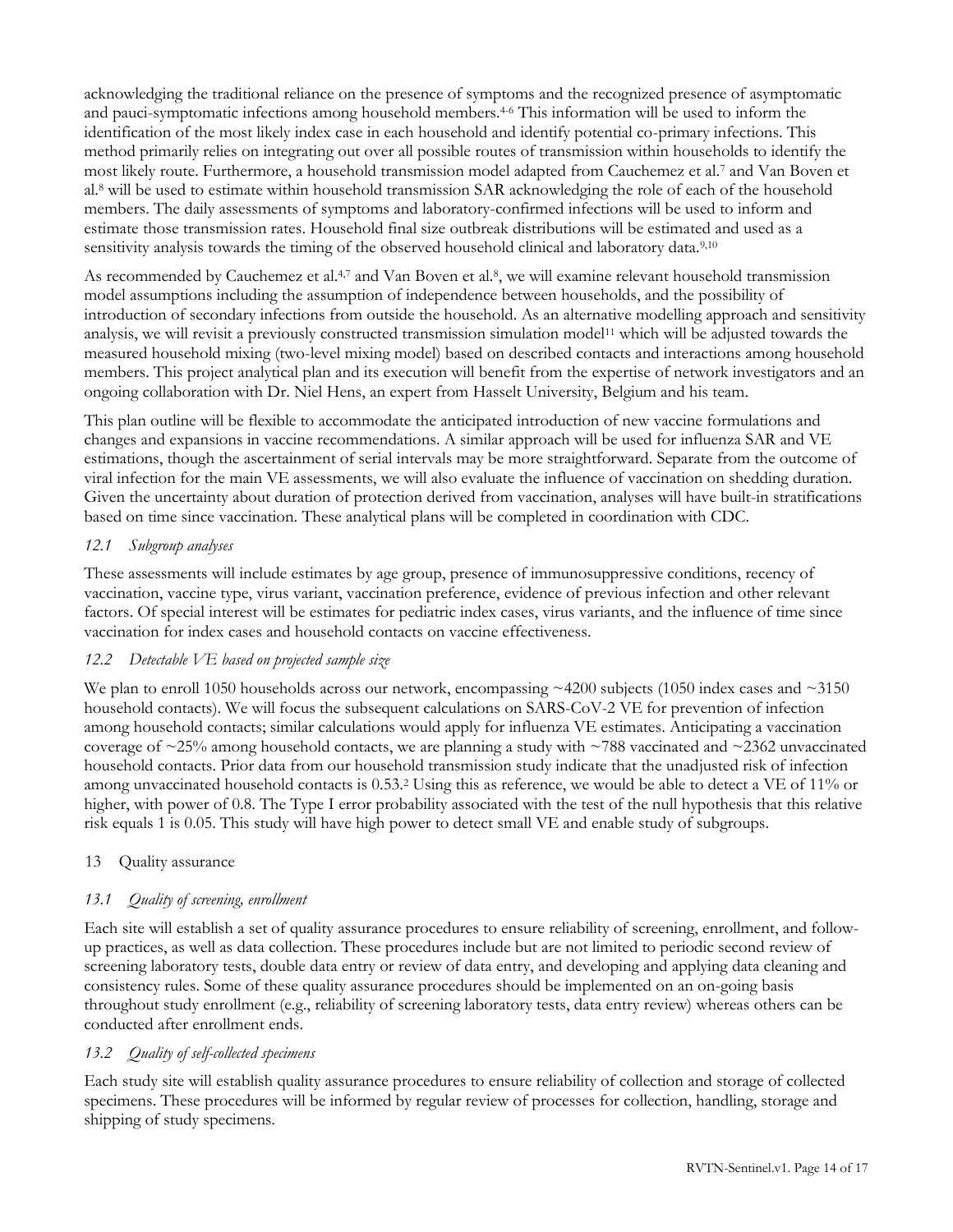#### <span id="page-15-0"></span>14 Data management

To ensure uniform and consistent data collection among network sites, the central coordinating site will develop a central REDCap database that includes agreed-upon data elements to be collected through records reviews, participant interviews/interactions, surveys and other study data collection methods. Data will be collected by study sites into a secured central REDCap database and stored behind secure institutional firewalls.

#### <span id="page-15-1"></span>15 Data sharing and use

The study will be guided by a Steering Committee comprised of up to 2 representatives from each site and 2 from CDC. The goal of the Steering Committee is to guide the network, so it produces high quality work and is optimally productive. Roles of the committee include guiding the data collection and data management, analytic processes and projects, deciding project priorities, facilitating equitable distribution of publications, and resolving disputes.

Data and associated documentation from this study will be available only under a data use agreement developed by the steering committee and that provides for (1) a commitment to using the data only for research purposes and not to identify any individual participant; (2) a commitment to securing the data using appropriate information technology; and (3) commitments for destruction, return, or retention of data as stipulated by the steering committee.

Sites will comply with federal, state, and institutional requirements regarding time horizons for retention and/or destruction of research records.

## <span id="page-15-2"></span>16 Regulatory and Ethical Considerations

#### <span id="page-15-3"></span>*16.1 Protection of human subjects*

The coordinating site will submit the study protocol and necessary forms/instruments to the single Institutional Review Board (sIRB) for review and approval. Study sites may need to submit materials to their local IRB if requested or required to. The sIRB and CDC will request a reliance upon the single IRB for human subjects' review of the study protocol. Should there be modifications to the study, each site may be responsible for updating their local IRB approval should that be necessary. CDC's Human Research Protection Office would receive copies of agreements, initial approvals, amendments and incidents as well as annual approvals and renewals as applicable.

## <span id="page-15-4"></span>*16.2 Return of research results*

Sites may decide to share laboratory testing results conducted for this research study with participants, but research test results will not be a part of the medical record. Available test results that may be distributed require stating the research nature of the test(s) and distribution can be allowed approximately 3-6 weeks after enrollment to avoid potential interference with medical care. Participants will not be notified of specific research reports or findings of this study.

## <span id="page-15-5"></span>*16.3 Collection and Storage of Health Information*

During this project, personnel will obtain health information from participant interview, surrogate interviews, surveys, and medical records (including vaccination history) review. This will include personal information, including date of birth and date of disease onset, test(s), vaccinations and healthcare encounters. Study information will be entered by personnel at each site into a central REDCap electronic database maintained at Vanderbilt University Medical Center.

REDCap is a web-based data entry program accessible via an Internet connection. REDCap contains customizable data entry forms for data collection as well as an audit trail for tracking all activity within the system. REDCap is a secure web application for building and managing online surveys and databases. While REDCap can be used to collect virtually any type of data (including 21 CFR Part 11, FISMA, and HIPAA-compliant environments), it is specifically geared to support online or offline data capture for research studies and operations. REDCap employs several layers of security, including authentication of end-users, automatic user logout after 30 minutes of inactivity, a time-stamped audit trail, encrypted web-based information transmission, and firewall protection of uploaded documents. Additional information on REDCap is available at: [www.project-redcap.org.](http://www.project-redcap.org/) The central database will include the minimal personal identifiers required to perform study activities outlined above and to enable communication with the study team and data gathering during follow-up. No research subject will be identified by name, picture, or any other personally identifying manner if information from this study is presented publicly or published in a medical journal. In